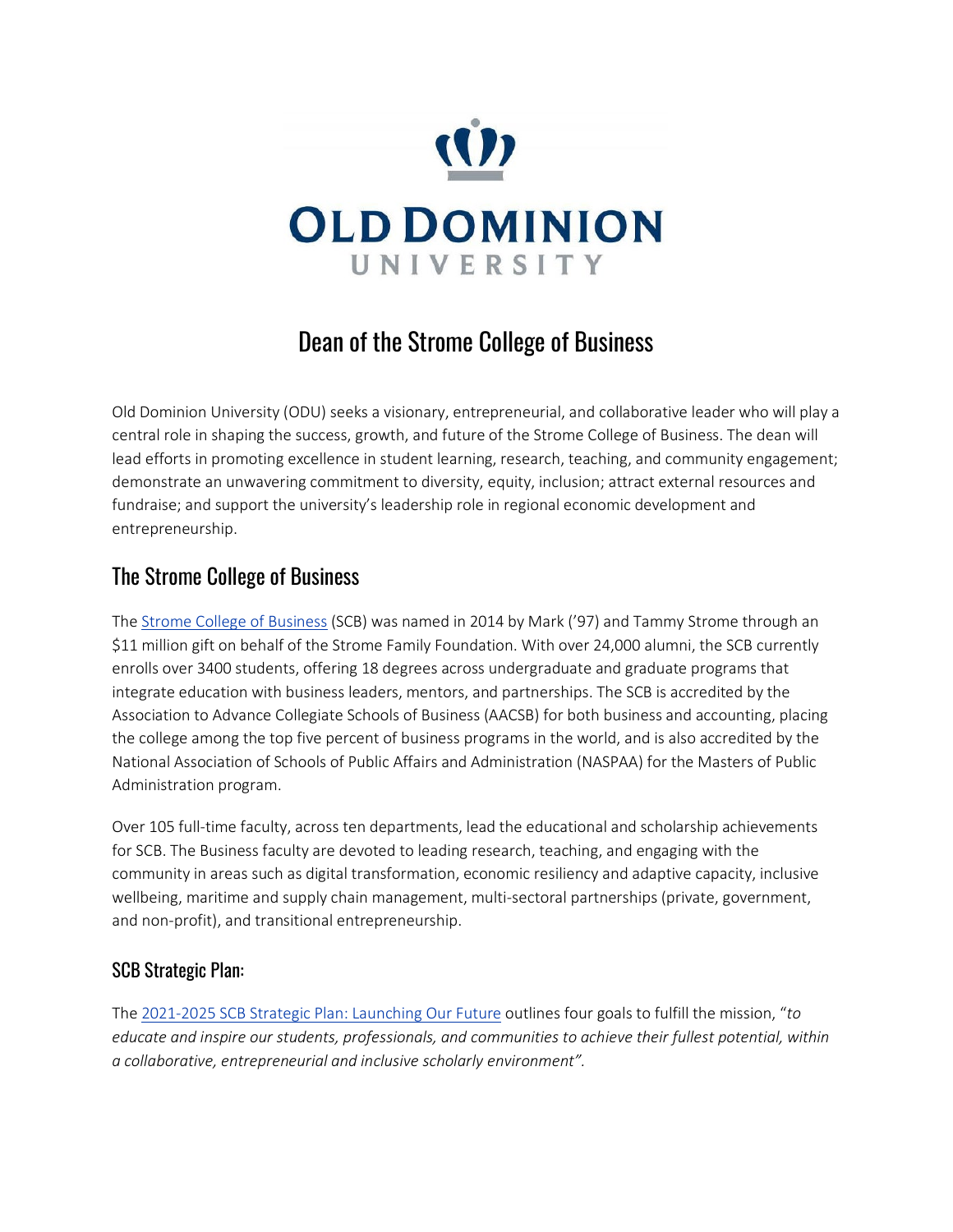#### Strategic Goals:

- Develop inclusive leaders
- Encourage a student culture expecting lifelong scholarly inquiry
- Secure a strong scholarly reputation
- Develop reputation as a community partner across Commonwealth and beyond

Through the six pillars of transformational entrepreneurship, maritime/supply chain, economic resiliency and adaptive capacity, multi-sector collaboration, digital transformation, and inclusive well-being, the SCB strategic plan outlines its vision for transformative impacts through its core values of leadership, innovation, and entrepreneurial culture.

#### SCB Academic Areas:

- [Economics](https://www.odu.edu/business/departments/economics)
- [Finance](https://www.odu.edu/business/departments/financedept)
- [Harvey Lindsay School of Real Estate](https://www.odu.edu/business/departments/realestate)
- IT [& Decision Science](https://www.odu.edu/business/departments/itds) (including Maritime/Supply Chain Management)
- [International Business](https://www.odu.edu/business/departments/intlbus)
- [Management](https://www.odu.edu/business/departments/management)
- [Marketing](https://www.odu.edu/business/departments/mktgdept)
- [Master of Business Administration](https://www.odu.edu/business/departments/mba)
- [School of Accountancy](https://www.odu.edu/business/departments/accounting)
- [School of Public Service](https://www.odu.edu/business/departments/sps)

The SCB has nine centers, providing expansive and specialized programs and resources that further the student and faculty experience across business, entrepreneurship, and targeted skill development.

#### SCB Centers:

- **Dragas Center for Economic Analysis & Policy**
- [E.V. Williams Center for Real Estate](https://www.odu.edu/business/center/evwilliams-center)
- Hudgins Transitional Entrepreneurship Lab
- [Insurance & Financial Services Center](https://www.odu.edu/business/center/insurancectr)
- Jensen Communications Lab
- Loyalty Science Lab
- [Lumsden Trading Room & Research Lab](https://www.odu.edu/business/center/ltr)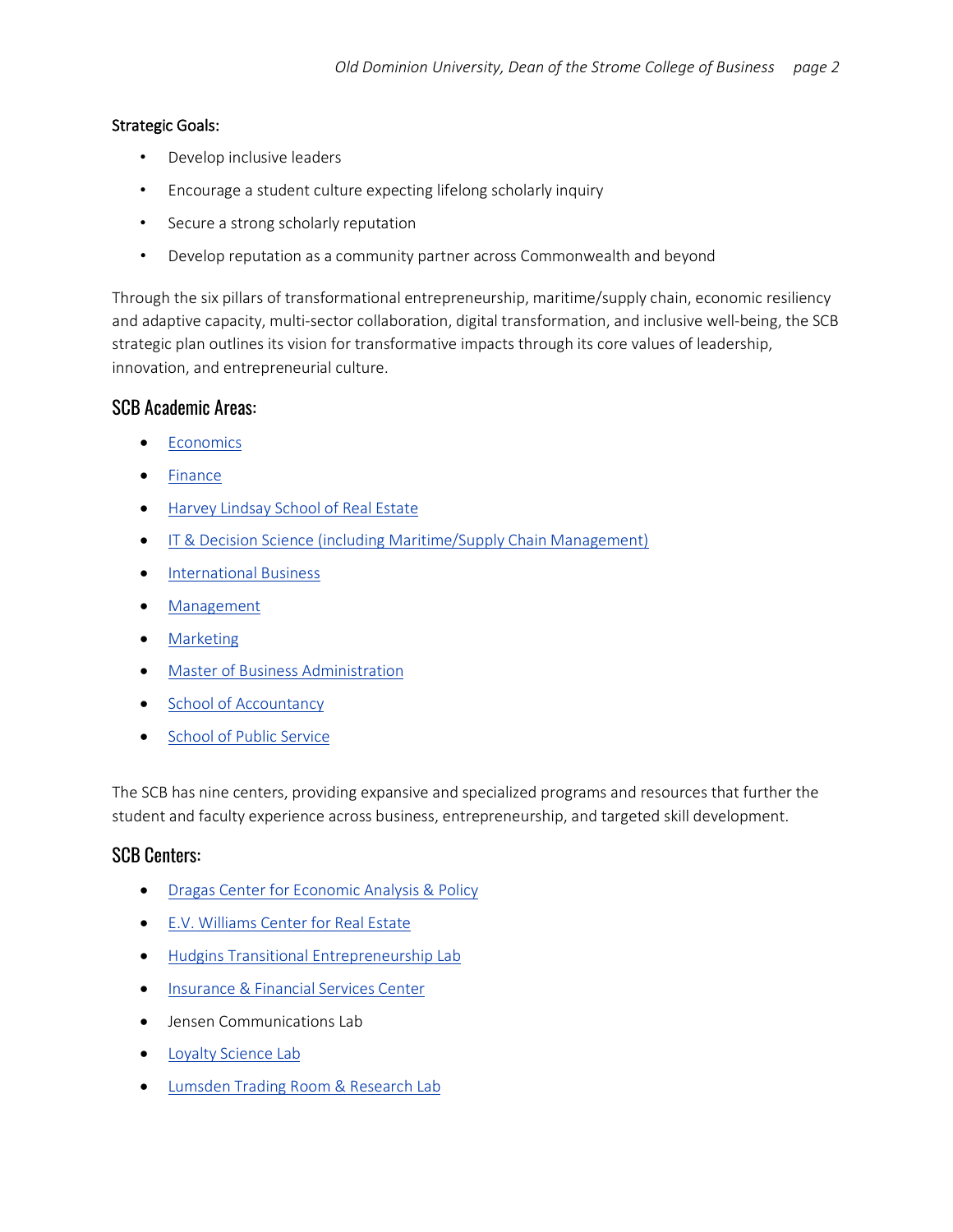- Maritime, Port and Logistics Institute
- [Thurmond Negotiations Lab](https://www.odu.edu/business/center/negotiations)

#### SCB Research:

Strome faculty are global scholars, internationally published, collaborating across departments, and recognized as thought leaders in their community and field. The faculty at SCB are top tier across their disciplines, with named faculty fellowships across research, teaching, service, and performance, as well as endowed professorships, and eminent professorships for exceptional scholars. Among the business faculty are current editors and associate editors for significant scholarly publications in the areas of accounting education, advertising research, information discovery and delivery, European financial management, modern China studies, decision support systems, regional studies, urban studies, enterprise information systems, management analytics, frontiers of engineering management, and industrial integration and management.

### The Role of Dean of the Strome College of Business

The next dean of the Strome College of Business will be a visionary and seasoned leader, dedicated to stewarding the significant growth in education, scholarship, and innovation at ODU. Reporting to the Provost and Vice President for Academic Affairs, the dean will provide academic and administrative leadership that enhances and elevates the world-class business education, research, and student experience for the College. The dean will oversee the annual operating budget of \$20.9 M and work in partnership across other colleges and with external stakeholders on resource development, fundraising initiatives, and collaboration.

An earned doctorate degree in one of the disciplines in the college, as well as a combination of distinguished scholarship, teaching, and professional accomplishments which merit appointment as a full professor with tenure are required.

#### Roles and Expectations:

- Ability to articulate a vision and the align college strategic plan with institutional plans and priorities;
- Represent the college and ODU in its external relations with alumni, donors, business leaders, the community, and policy makers and in relevant professional bodies;
- Provide leadership in fundraising, revenue generation, external grant acquisitions, and resource allocation to support the college's aspirations and priorities;
- Commitment to the recruitment, retention, and mentoring of faculty, staff, and students from diverse backgrounds;
- In partnership with the ODU Institute for Innovation & Entrepreneurship, develop and implement entrepreneurial initiatives to foster collaboration, curriculum, and programs with industries and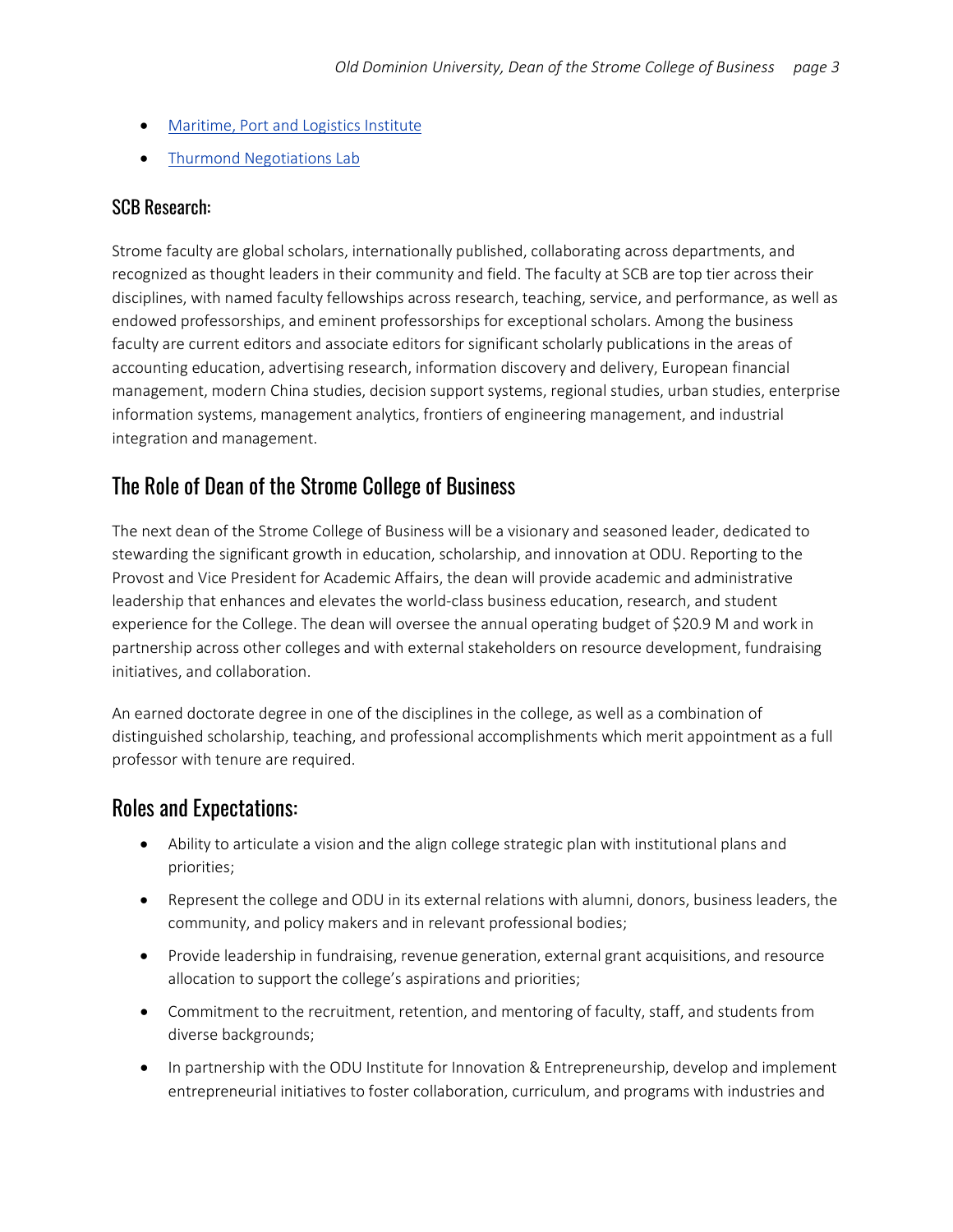businesses and enhance the reputation of Old Dominion University as a producer of business leaders in the Commonwealth of Virginia and beyond;

- Strengthen existing and emphasize interdisciplinary research and scholarship to promote excellence in education and scholarship;
- Develop and implement strategies to create innovative and market-driven academic programs aimed at increasing on-campus and online undergraduate and graduate student enrollment;
- Represent the college in its internal relations with central administration and with other colleges and units within the university;
- Conduct regular review of the alignment of schools, departments, programs, institutes, and centers with the mission of the college and university, and regional workforce and labor market demands;
- Determine and oversee collegiate administrative structure and activities, including the associate deans, chairs, and nonacademic staff;
- Embrace and facilitate shared governance by working with the established committee structure and adhere to approved policies and procedures;
- Exercise control over the internal budget of the college and the allocation of faculty and staff lines and graduate teaching assistantships;
- Ensure a highly engaging and rewarding student experience and implement strategies to facilitate student success;
- Strengthen partnerships and interdisciplinary collaboration within the college and across campus.

### Opportunities and Challenges

- Effectively lead the college through visionary, strategic, and forward-focused change to strengthen and invigorate the faculty, staff, and students. The dean will lead with a strong sense of collegiality and a supportive mindset to assess the current organizational structure, policies, procedures, and programs, with the result of realignment, reallocation, and innovations for the upward trajectory of the college. Caring for all members of the college, the dean will build positive relationships, serve as an inspiring leader, nurture the internal culture, and strengthen the organization through strategic vision and decision making.
- Continue to promote academic excellence and elevate the Strome College of Business' academic reputation through the hiring, development, and retention of strong faculty. Amid the strengthening and promoting of the college's programmatic offerings, the new dean will serve as a champion for faculty, illuminating their many achievements in teaching, research, and service to the local community. With focus on the R1 designation of ODU, the dean will advocate, bolster, and champion the continued vibrancy of faculty research, providing support and development opportunities for faculty, and will prioritize the recruitment and retention of an excellent and diverse faculty body.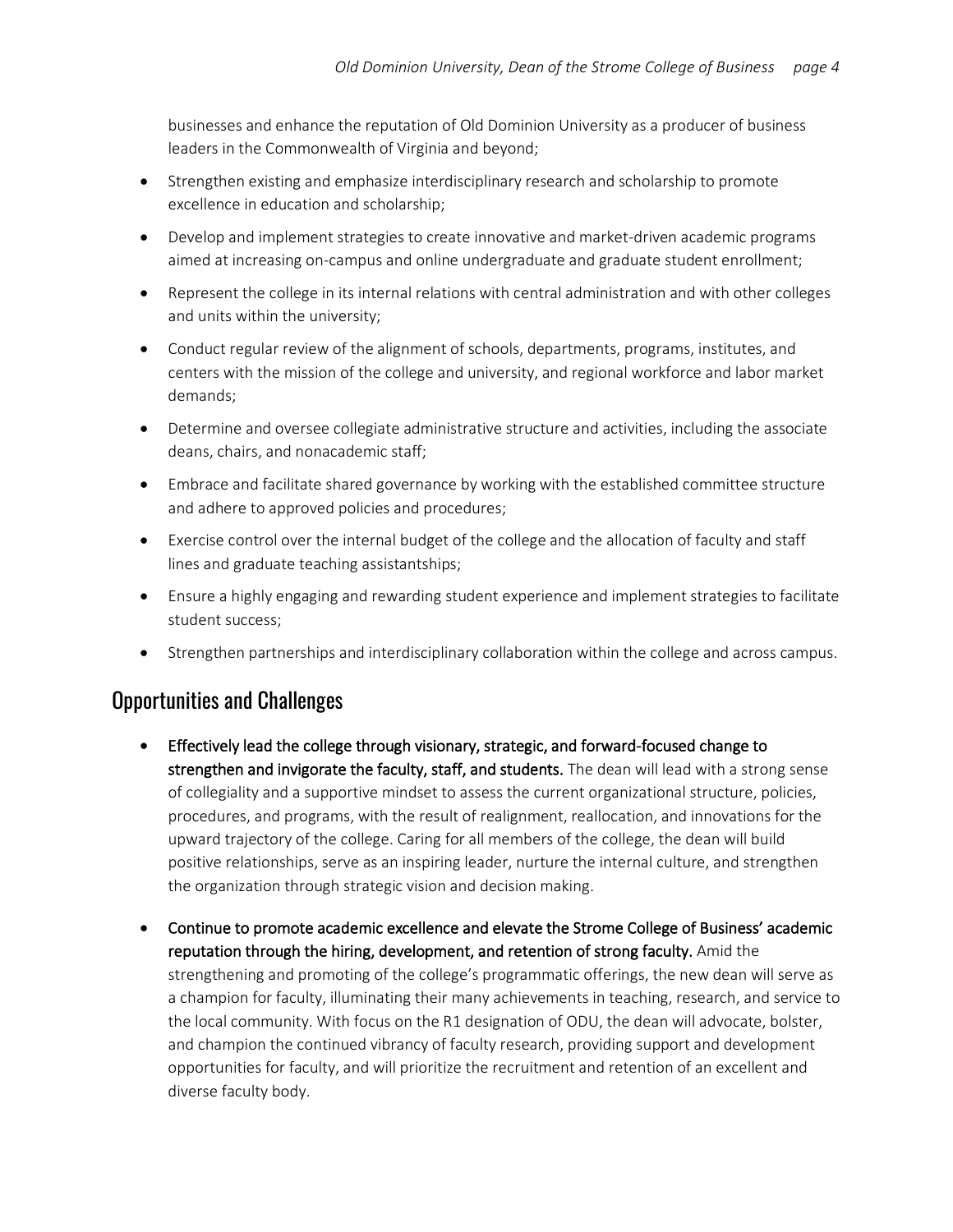- Show dedication to student success through direct initiatives to increase enrollment, retention, and graduation of an outstanding student body. The college prides itself on its innovative, engaged, and entrepreneurial academic programs, with a deep focus on business industry partnerships, real-world experience, and world-class faculty teaching. The new dean will have the exceptional opportunity to attract talented students by promoting engaging and forward-thinking academic offerings. The dean will be a constant illuminator for potential students while being an advocate and cultivator for resources and pathways for current students to thrive and to ensure their academic and professional success, ensuring an enhanced classroom and professional experience for all students.
- Maintain, build, and enhance the connections, partnerships, and community relationships as the external-facing leader of the college. The Strome College of Business benefits tremendously from its location in Norfolk, Virginia, and within the Hampton Roads region. With diverse industries across private, public, government, and military sectors doing business within the region, opportunities abound for the next dean to build new, and deepen, existing relationships with the community. In addition to a commitment to serving the local community, the next dean will have the opportunity to leverage the college's strong educational programs and reputation to raise the college's national and international profile further, ensuring a broad, global experience for its students.
- Continue to grow and strategically steward the college's resources to position it for long-term success. A skilled fundraiser and fiscal operator, the dean will continue to position the college for financial success and serve as a responsible steward of resources. The dean will have an eye toward new opportunities for growth and the diversification of revenue sources to strengthen the college's long-term financial positioning. The dean will be strategic in terms of allocating resources, articulating priorities, and will be agile and nimble in crafting the college's strategic and financial plans.
- Promote diversity, equity, and inclusion at all levels within the Strome College of Business: The next dean will be a tireless supporter of diversity, equity, and inclusion among faculty, students, and staff. The dean will continue the existing programs and continue to develop and support programs that enable success for all members of the Strome community and ensure a climate in which all are welcome and can thrive.

### Desired Qualities and Qualifications

In addition, the new dean will be a systems thinker who possesses many of the following qualities and experiences:

- Demonstrated administrative leadership experience at a research university;
- Demonstrated record of success at attracting and retaining underrepresented faculty, students, and staff, while also displaying strong support for inclusive well-being;
- Demonstrated understanding of fundraising and engagement with businesses and industries;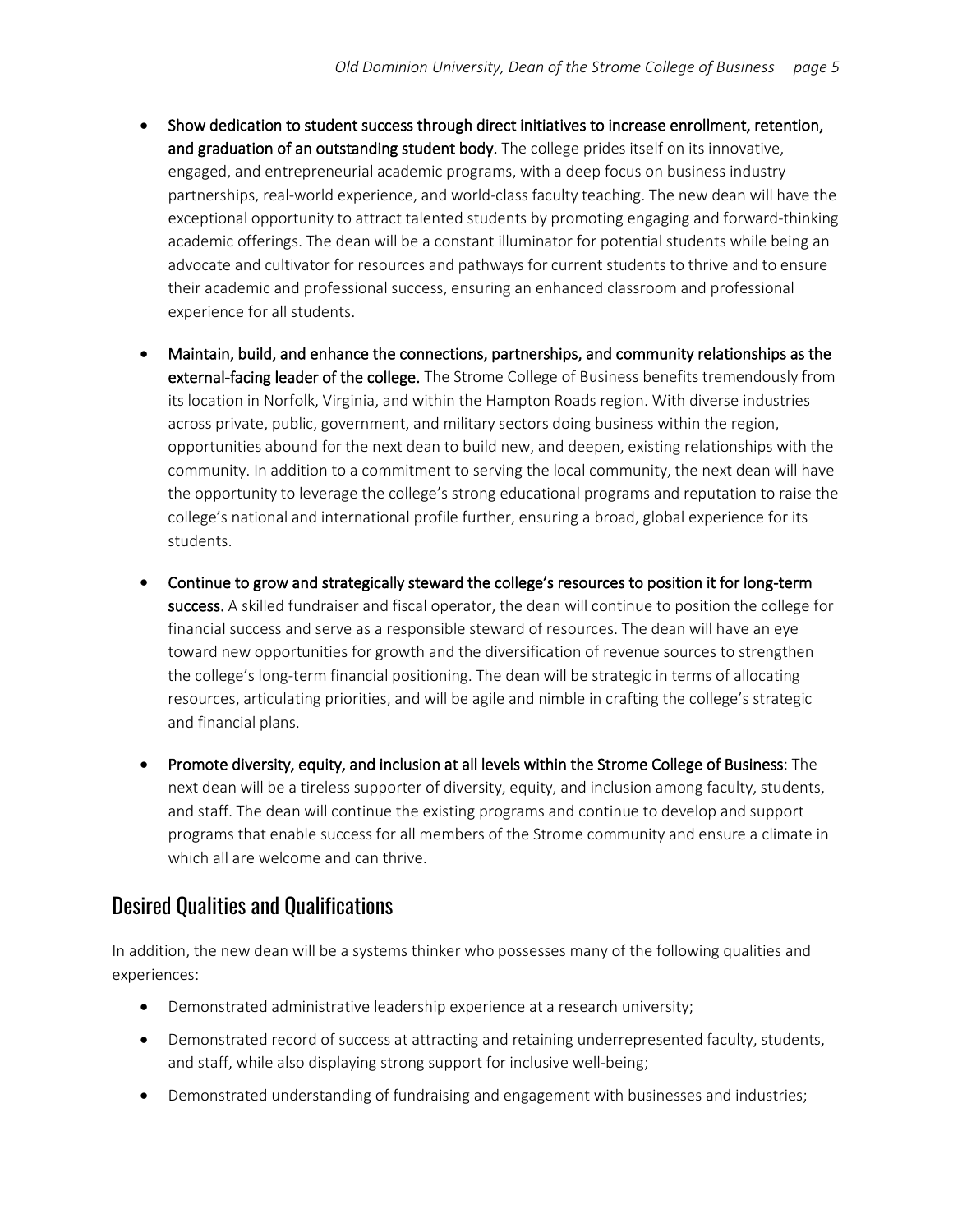- Experience in developing and implementing a strategic plan that aligns with and contributes to the university's strategic plan;
- Evidence of a participatory leadership style, a track record of facilitating interdisciplinary and cross-campus collaboration, and an ability to take decisive action when necessary;
- Understanding of leading-edge methods and instructional technologies to support teaching and learning, including experience with dynamic and growing online education offerings;
- Experience in program assessments and AACSB accreditation;
- Experience in implementing strategies to expand partnerships with businesses and other organizations to create opportunities for experiential learning;
- Record of promoting student success (i.e., retention and graduation); and
- Strong interpersonal and communication skills and political adeptness to work effectively with faculty, staff, students, and campus administration.

### About Old Dominion University

Old Dominion University, located in the city of Norfolk, Virginia, is an R1 public research institution that serves its students and enriches the Commonwealth of Virginia, the nation, and the world through rigorous academic programs, strategic partnerships, and active civic engagement.

Founded in 1930 as an extension of the College of William and Mary and the Virginia Polytechnic Institute, ODU grew from a two-year school into a four-year institution, with independence in 1962, and has grown to become a prominent, entrepreneurial-minded university for academic excellence within the Hampton Roads region.

Today, ODU is Virginia's forward-focused public doctoral research university, with more than 24,000 students, providing rigorous academics, an energetic residential community, and initiatives that contribute \$2.6 billion annually to Virginia's economy. With over 160,000 alumni, ODU has a 94 percent employment rate for its graduates within six months, with a dedication to producing top talent to the Hampton Roads region and Virginia.

With its waterfront campus in the coastal city of Norfolk, ODU neighbors the Naval Station Norfolk, the world's largest U.S. Navy base. ODU provides educational opportunities for active military, veteran students, and their families, and is ranked as the top "Best for Vets" school in Virginia, with 25 percent of their student body being military affiliated.

ODU delivers top-quality education to populations in need and provides a flexible learning environment, with 51 percent of classes being face-to-face, 26 percent being a hybrid of in-person and online, and 23 percent being online classes. In addition, ODU has three extended campus locations across the Hampton Roads area and extends service to students around the world through over 100 online programs.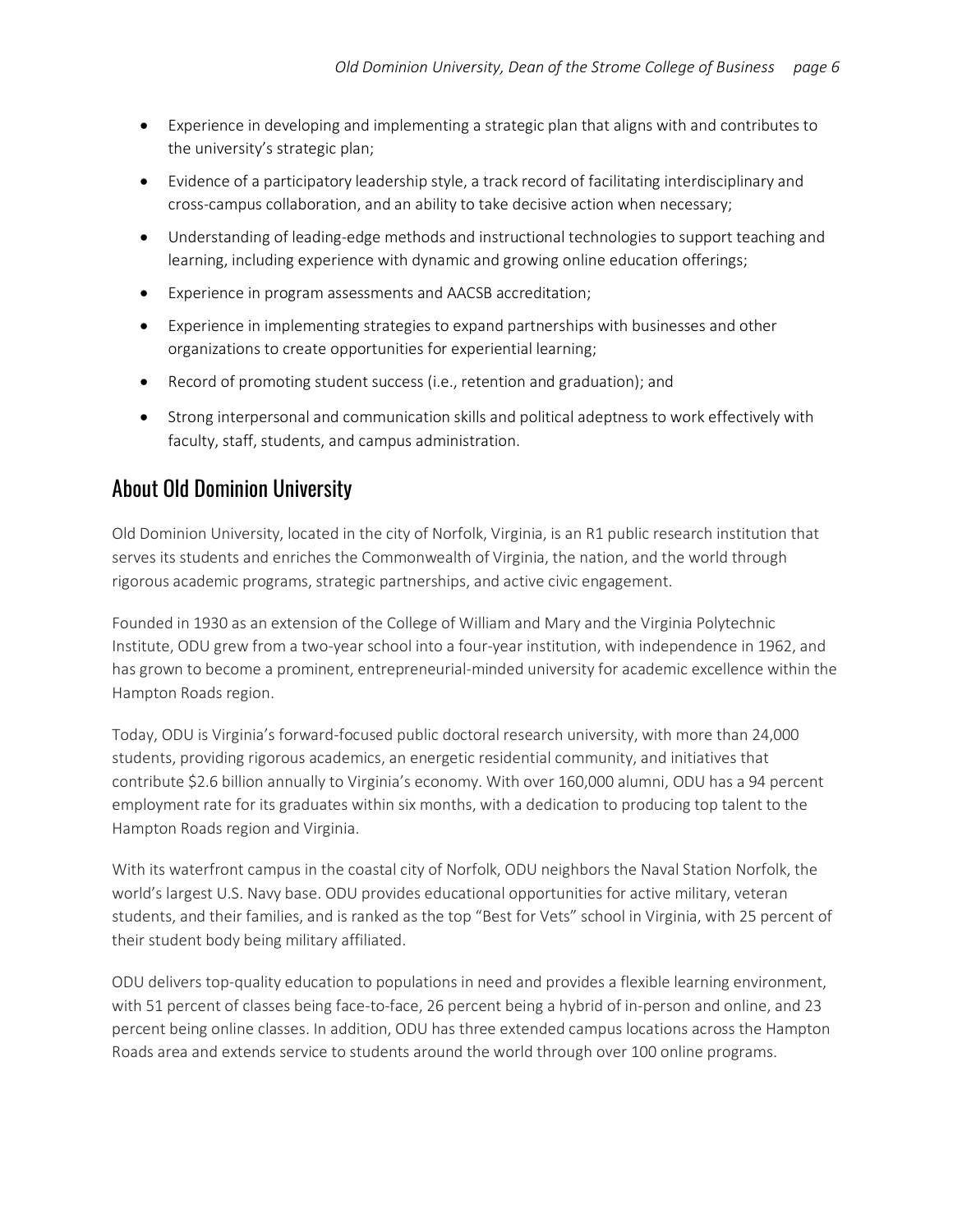For the 2023 *U.S. News & World Report*, nineteen graduate programs or specialties and two colleges at ODU earned recognition from in its rankings of the "Best Graduate Schools." ODU is ranked as #132 (tie) for "Top Public Schools" and ranked as #40 in "Best Online Bachelor's in Business Programs" by *U.S. News & World Report,* and #21 "Top Online MBA Programs" by The Princeton Review for 2022.

### University Mission and Vision

Old Dominion University serves its students and enriches the Commonwealth of Virginia, the nation, and the world, through rigorous academic programs, strategic partnerships, and active civic engagement.

The university's vision is to be recognized nationally and internationally as a forward-focused metropolitan university with a collaborative and innovative approach to education and research that spurs economic growth, focuses on student success, engages civic and community partners, and uses its connections with the military and maritime industries and its exceptional strengths and leadership in related areas to provide practical solutions to complex, real world problems.

### University Leadership

President Brian O. Hemphill, Ph.D., became ODU's ninth president on July 1, 2021. Most recently, President Hemphill served as President at Radford University, after serving as President at West Virginia State University. He has held administrative leadership positions including Associate Vice Chancellor, Dean of Students, and Vice President for Student Affairs and Enrollment Management, in addition to his academic positions as Associate and full Professor across previous institutions. President Hemphill earned a Ph.D. in higher education administration and policy studies from the University of Iowa, a master's degree in journalism and mass communication from Iowa State University of Science and Technology, and a bachelor's degree in organizational communication from Saint Augustine's University.

Provost and Vice President for Academic Affairs, Augustine (Austin) Agho, became ODU's Provost in 2016 after serving as the Dean of the School of Health and Rehabilitation Services at Indiana University/Purdue University Indianapolis, and as Dean at the University of Michigan–Flint. Provost Agho earned a Ph.D. from the University of Iowa in hospital and health administration and a master's degree in health, health care administration and management from the Governors State University.

The **Board of Visitors** is a 17-member board appointed by the Virginia Governor, with the power to control and expend the funds of ODU and any appropriation made to it, the power to make all rules and regulations concerning the ODU, and the power to appoint the President, who is the chief executive officer of the university.

Members of the Board of Visitors are appointed for four-year, renewable terms, and no member may serve for or during more than two successive four-year terms. Three members may be non-residents of Virginia, and at least three members must be alumni of ODU. A non-voting student representative is elected annually by the Board of Visitors. The Board of Visitors holds quarterly meetings in September, December, April, and June of each year. Meetings of the Executive Committee are scheduled during the months in which the full Board does not meet.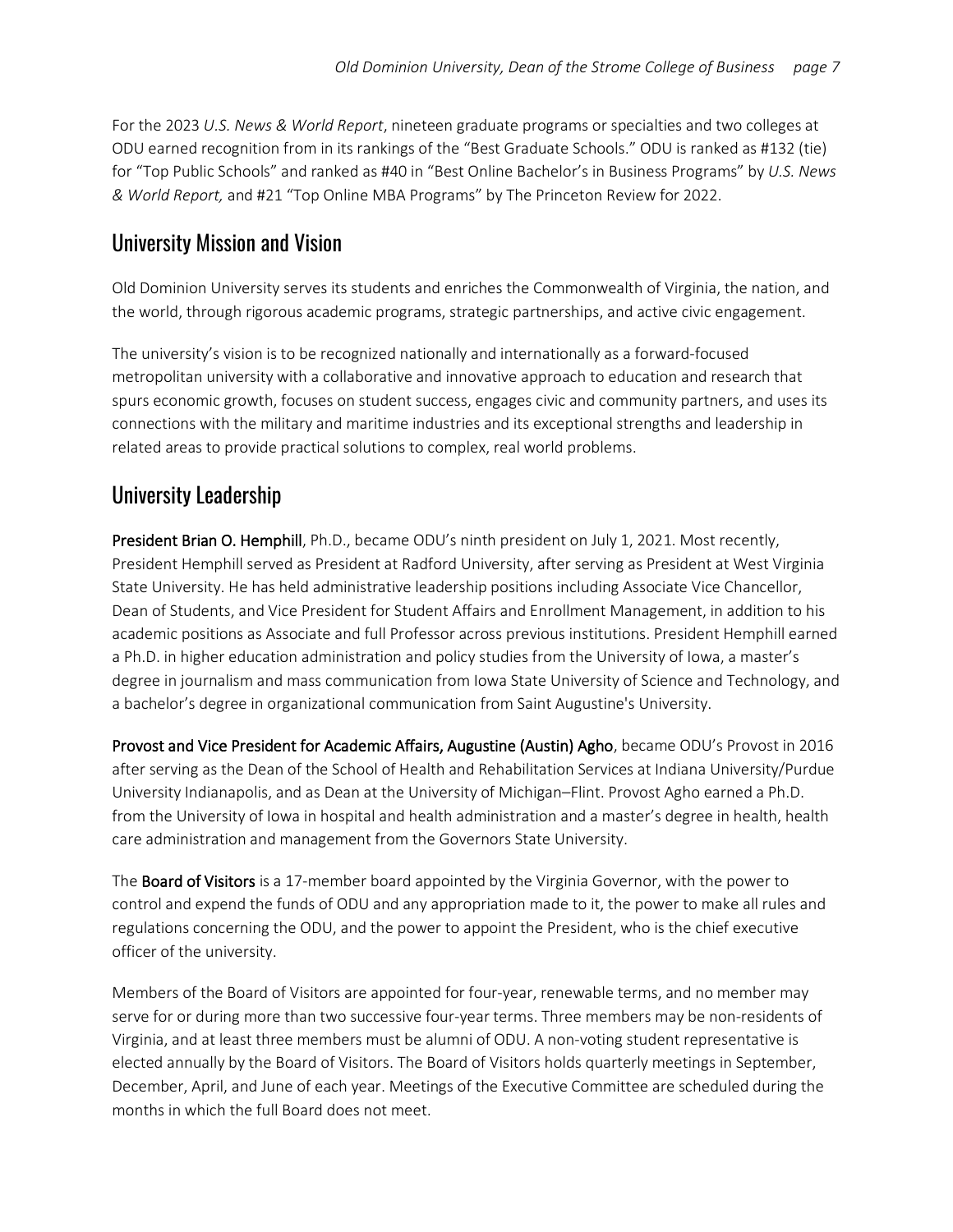# University Strategic Plan

ODU is currently in the review process on its 2020-2025 strategic plan, conducting an environmental scan, revising, and developing vision and mission statements, and identifying strategic initiatives and direction for the university. In his relaunch of the strategic planning process, President Hemphill has outlined the key principles of excellence, accountability, transparency, and being student-centered in all ways and highlighted the three strategic pillars of maritime, health care, and data science. ODU is commitment to engaging with key stakeholders, such as students, faculty, staff, and alumni, as well as business, military, and state leaders throughout the strategic planning process.

Within the Office of Research, key strategic initiatives include cybersecurity, data science, maritime, modeling and simulation, spaceflight and autonomous systems, resilience, bioelectrics and biomedical research, K-12 education and workforce support, entrepreneurship, partnerships with nearby national labs (such as Jefferson Lab and NASA) and industry collaborations.

## **Academics**

The university comprises nine colleges and schools that extend across academic disciplines and focus on student-driven education and excellence in teaching, research, and outcomes.

[Batten College of Engineering & Technology](https://www.odu.edu/eng) [College of Arts & Letters](https://www.odu.edu/al) [College of Health Sciences](https://www.odu.edu/hs) [College of Sciences](https://www.odu.edu/sci) [Darden College of Education & Professional Studies](https://www.odu.edu/eps) [Graduate School](https://www.odu.edu/graduateschool) [Perry Honors College](https://www.odu.edu/honors) School of Public Health [Strome College of Business](https://www.odu.edu/business)

# Diversity, Equity, and Inclusion

ODU is a vibrant and diverse campus that embraces an inclusive and welcoming community. The university has a dedication and commitment to the principles of equality and equity across students, faculty, and staff. Nationwide, ODU is recognized for its diversity, equity, and inclusion as a top 20 university in graduation of African American students and is known for its position as a leader in firstgeneration college graduates.

ODU has implemented initiatives to foster an inclusive and supportive environment that values diversity, including the President's Task Force on Inclusive Excellence, with the goal of achieving a level of institutional success realized in diverse communities where all constituencies have equitable opportunities to succeed. ODU believes in encouraging diversity through every aspect of the university, including its people, campus, curriculum, co-curriculum, and the community.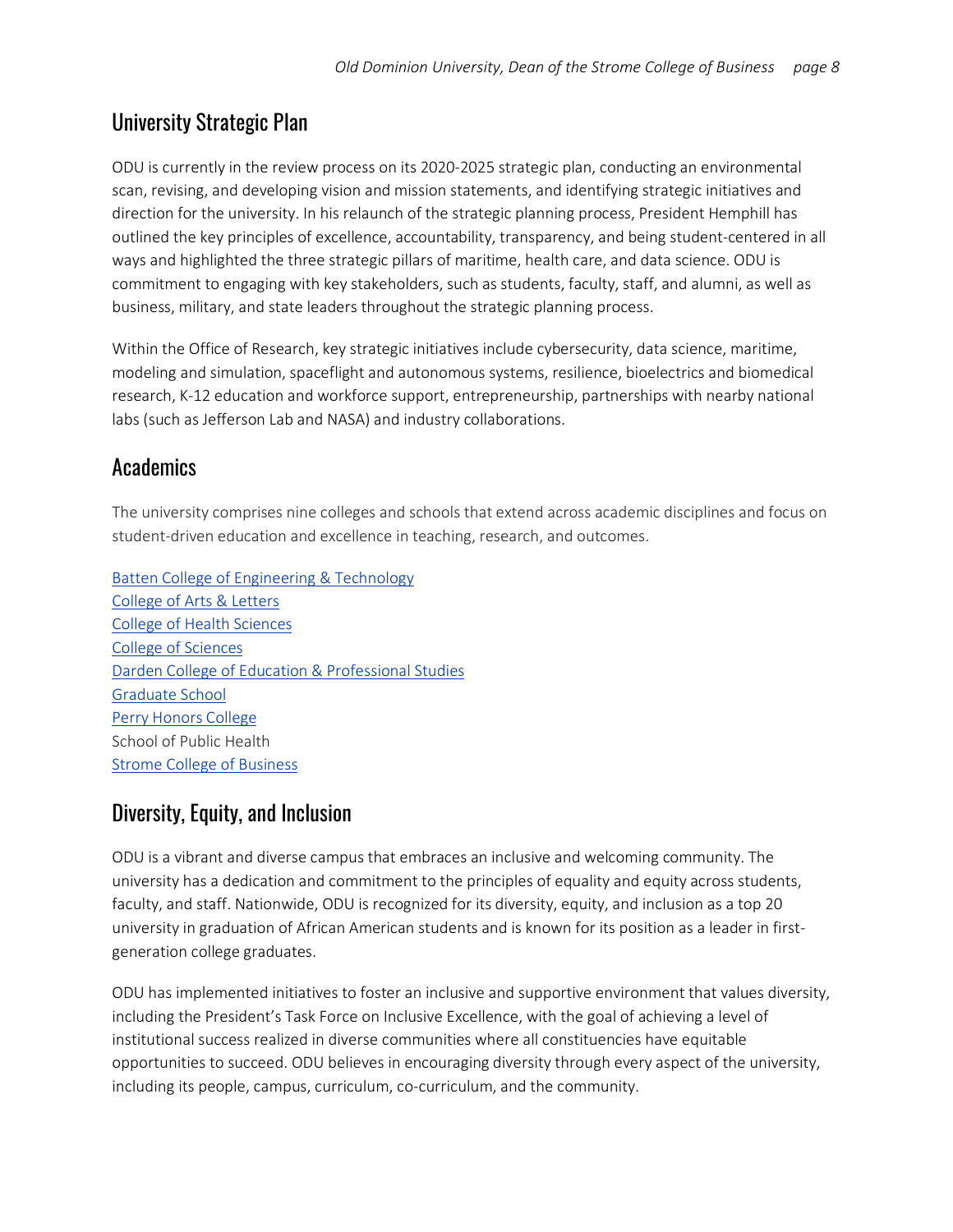# City of Norfolk

[Norfolk](https://www.odu.edu/about/visitors/coastal-virginia) is a city of over 240,000 residents and encompasses 66 square miles in coastal Virginia. It has seven miles of Chesapeake Bay beachfront and 144 total miles of shoreline along lakes, rivers, and the Bay. Norfolk is home to the world's largest naval base and the North American Headquarters for NATO (North Atlantic Treaty Organization), and home of the USS Wisconsin battleship and a vibrant harbor. The region is home to the second largest commercial port on the U.S. east coast and the largest shipbuilding and ship repair industrial base in the country, in addition to an emerging hub for offshore wind. Nauticus, also known as the National Maritime Center, is a maritime-themed science center and museum located on the downtown waterfront, which also houses the Hampton Roads Naval Museum and exploratory exhibits from NOAA. *USA Today* called Norfolk one of the "Top 10 Booming Downtowns," recognizing a decades-long housing, retail, and financial boom in the city. Norfolk International Terminal has completed a 300-acre expansion, making it the largest inter-model center in the nation. Ocean-going cruise vessels of up to 3,000 passengers regularly stop at the Half Moone Cruise and Celebration Center downtown.

Norfolk is a cultural hub on the East Coast, serving as home to the Virginia Opera, the Virginia Stage Company, the Virginia Symphony, the Virginia Arts Festival, Chrysler Hall, Chrysler Museum of Art, the General Douglas MacArthur Memorial, the Virginia Zoological Park, and the NorVA live music venue. Norfolk has been recognized as a Tree City and its neighborhoods have extensive trees and flowers, with 12 walkable city blocks of downtown waterfront through the city's museum and historic sites. The nationally recognized Norfolk Botanical Garden, Virginia's largest botanical garden, offers 175-acres of over 60 themed gardens that can be viewed by tram, boat, or foot.

Surrounding Norfolk, the Hampton Roads area is home to approximately 1.75 million people including the cities of Chesapeake, Hampton, Newport News, Norfolk, Portsmouth, Suffolk, and Virginia Beach. The Historic Triangle area of the Hampton Roads region is one of the largest tourist attractions in Virginia encompassing Williamsburg, Yorktown, and Jamestown. Each city has its own unique attractions, events, and activities that contribute to the evolving and flourishing metropolitan area.

## Contact

The Search Committee will begin reviewing candidates immediately and will continue until the position is filled. Nominations and applications should be submitted electronically as soon as possible. Applications should include a letter of interest that outlines a vision for the Strome College of Business at ODU, a curriculum vita, and five professional references. References will not be contacted until later in the process and only with the candidate's permission. All materials will be considered in full confidence. Please send nominations, inquiries, and applications electronically to [ODUStromeDean@storbecksearch.com.](mailto:ODUStromeDean@storbecksearch.com)

# StorbeckSearch *V***ADIVERSIFIEDSFARCHGROUP**

**Tom Fitch, Managing Director Julie E. Tea, Managing Director Amanda Bennett, Senior Associate Kate Phillips, Senior Associate**